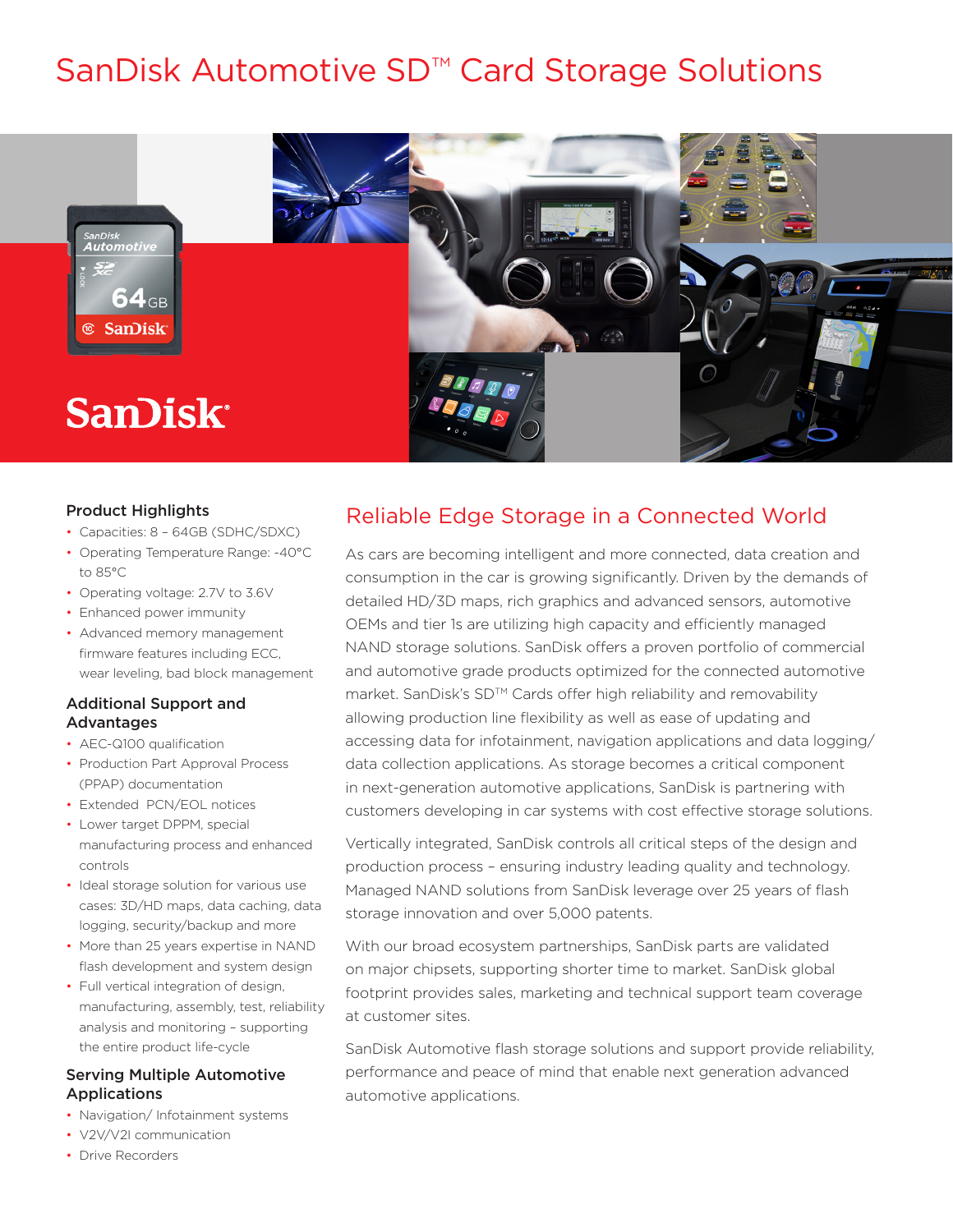

### Ordering Information for Automotive grade SD™ cards

| SanDisk Automotive SD™ Cards |                       |             |                 |                          |              |
|------------------------------|-----------------------|-------------|-----------------|--------------------------|--------------|
| Part No                      | Capacity <sup>1</sup> | Seq $R/W^2$ | Data Retention  | Op temp Range            | Availability |
| SDSDAG-008G-XA               | 8GB                   | 20/20 MB/s  | 10yr@55°C Fresh | $-40^{\circ}$ C to 85°C. | Shipping now |
| SDSDAG-016G-XA               | 16GB                  | 20/20 MB/s  | 10yr@55°C Fresh | $-40^{\circ}$ C to 85°C. | Shipping now |
| SDSDAG-032G-XA               | 32GB                  | 20/20 MB/s  | 10yr@55°C Fresh | $-40^{\circ}$ C to 85°C. | Shipping now |
| SDSDAG-064G-XA               | 64GB                  | 20/20 MB/s  | 10yr@55°C Fresh | $-40^{\circ}$ C to 85°C. | Shipping now |

1 1GB=1,000,000,000 bytes. Actual user storage less.

2 Based on internal testing; performance may be lower depending on host device, usage and other factors. 1MB=1,000,000 bytes.

#### Contact Information

For all inquiries, please email: oemproducts@sandisk.com

For more information, please visit: www.sandisk.com



SanDisk Corporation, Corporate Headquarters 951 SanDisk Drive | Milpitas | CA 95035 | USA

SanDisk International

The Concourse Building | Airside Business Park Swords | County Dublin | Ireland

© 2015 SanDisk Corporation. All rights reserved. SanDisk and iNAND are trademarks of SanDisk Corporation, registered in the United States and other countries.

At SanDisk, we're expanding the possibilities of data storage. For more than 25 years, SanDisk's ideas have helped transform the industry, delivering next generation storage solutions for consumers and businesses around the globe.